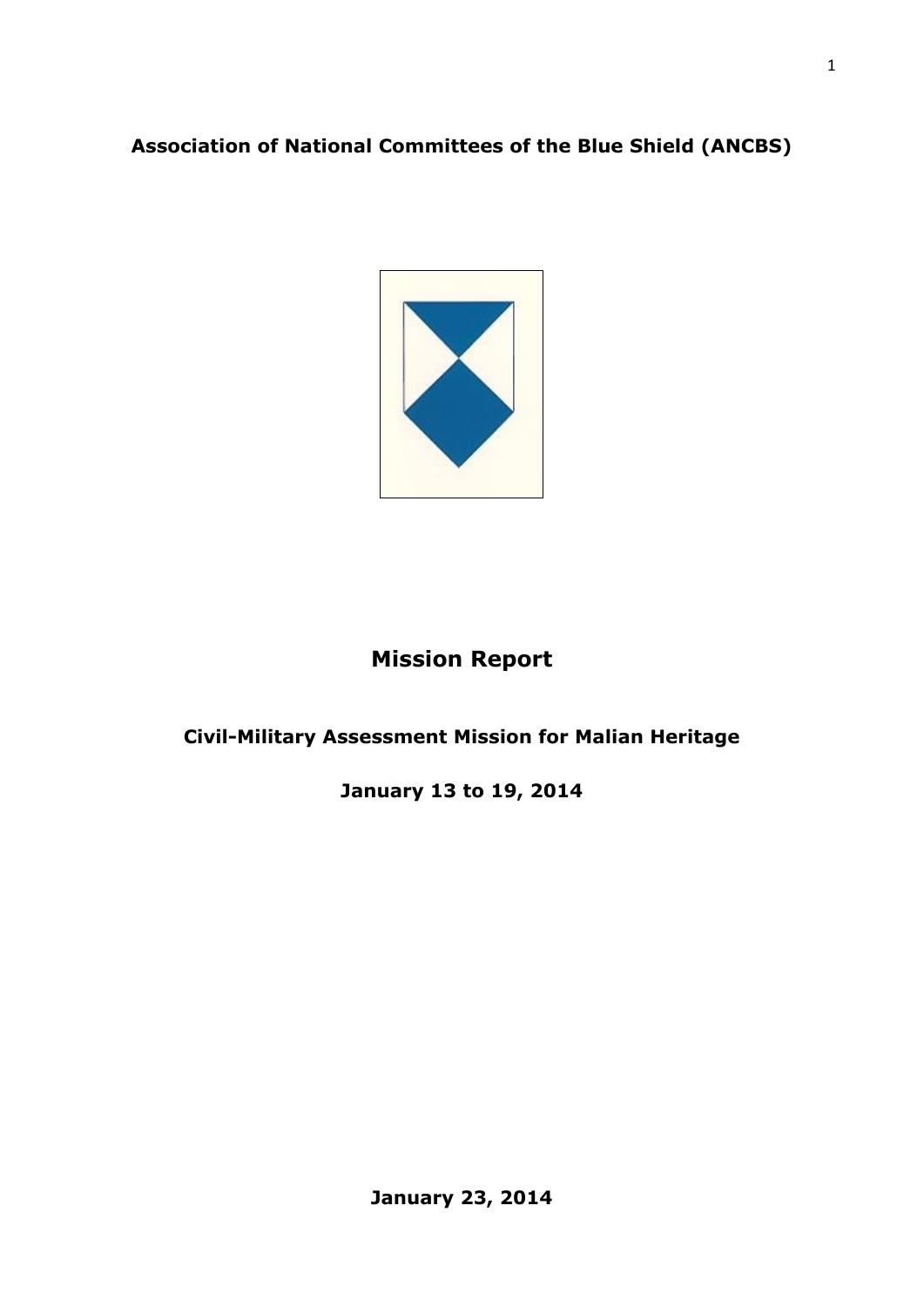# **1) Objective**

The objective of the mission was to evaluate the current situation of Cultural Heritage (including monuments, archaeological and historical sites and archives) in Northern Mali after the recent armed conflict. Especially possibilities to establish contacts with the Malian Armed Forces resulting in support for their eventual endeavors to help protecting Cultural Heritage following international legal obligations had to be assessed. The latter should preferably lead to military participation in a, yet to be created, National committee of the Blue Shield in Mali.

Different accounts and statements regarding iconoclasm, looting and vandalism were published regarding locations in Northern and Central Mali that were, until recently under control of Jihadist forces. Sometimes such reports were contradictive and vague therefore it was necessary to send a mission, especially to those sites that were reportedly affected by both criminal and supposedly military ''justified'' acts. Aim was to **document** the situation, to **state** damages incurred and to **encourage and motivate** the parties involved, especially the Armed Forces of Mali, to further efforts to protect the invaluable Cultural Heritage of Mali.

The team took advantage of their former experiences during **Civil-Military Assessment Missions on the status of Egyptian and Libyan Heritage**.

The **objectives** of the Malian mission went beyond mere damage assessment. Considered were also typical post war problems such as illegal digging, looting and illicit traffic of cultural property. An international, timely and independent fact finding mission generally provides support on a wide (international) level while at the same time giving perspectives, at least for the mid-term. In addition signs of international concern and solidarity can encourage those Malians who protected their heritage under difficult and dangerous conditions during the recent occupation. It was of vital importance to make contacts, or stay in contact with those, currently responsible for Mali's heritage, especially in the Armed Forces. This way it will be possible to assist with raising awareness on the protection of cultural property while stimulating potential international professional support to be offered and also discuss issues on a personal and direct level.

### **2) Composition of the Mission**

#### **Karl von Habsburg, LLM**

**President of the 'Association of National Committees of the Blue Shield'** (ANCBS) He is a former Member of the European Parliament for Austria and has specialized in International Humanitarian Law and Intangible Cultural Heritage Protection. A former Air Force pilot, he is still serving in the reserve of the Austrian armed forces as Cultural Property Protection Officer. He is vice president of the Austrian Society for the Protection of Cultural Heritage and a founder member of Blue Shield Austria. Karl von Habsburg is frequent lecturer and author of several publications on the subject of Intangible Cultural Heritage Protection and Military Cultural Property Protection.

### **Dr. Joris Kila**

**Chairman of the 'International Military Cultural Resources Work Group'** (IMCuRWG). He is a researcher at the Kompetenzzentrum Kulturelles Erbe und Kulturgüterschutz of the University of Vienna in Austria. He has been acting chairman of the cultural affairs department at the Civil-Military Cooperation (CIMIC) Group North in the Netherlands, and in that capacity he undertook several cultural rescue missions in Iraq and FYROM (Macedonia). He is Editor in Chief of the Peer Reviewed series Heritage and Identity at Brill Academic Publishers (Leiden-Boston) and author and co-author of many academic publications on the subject of cultural property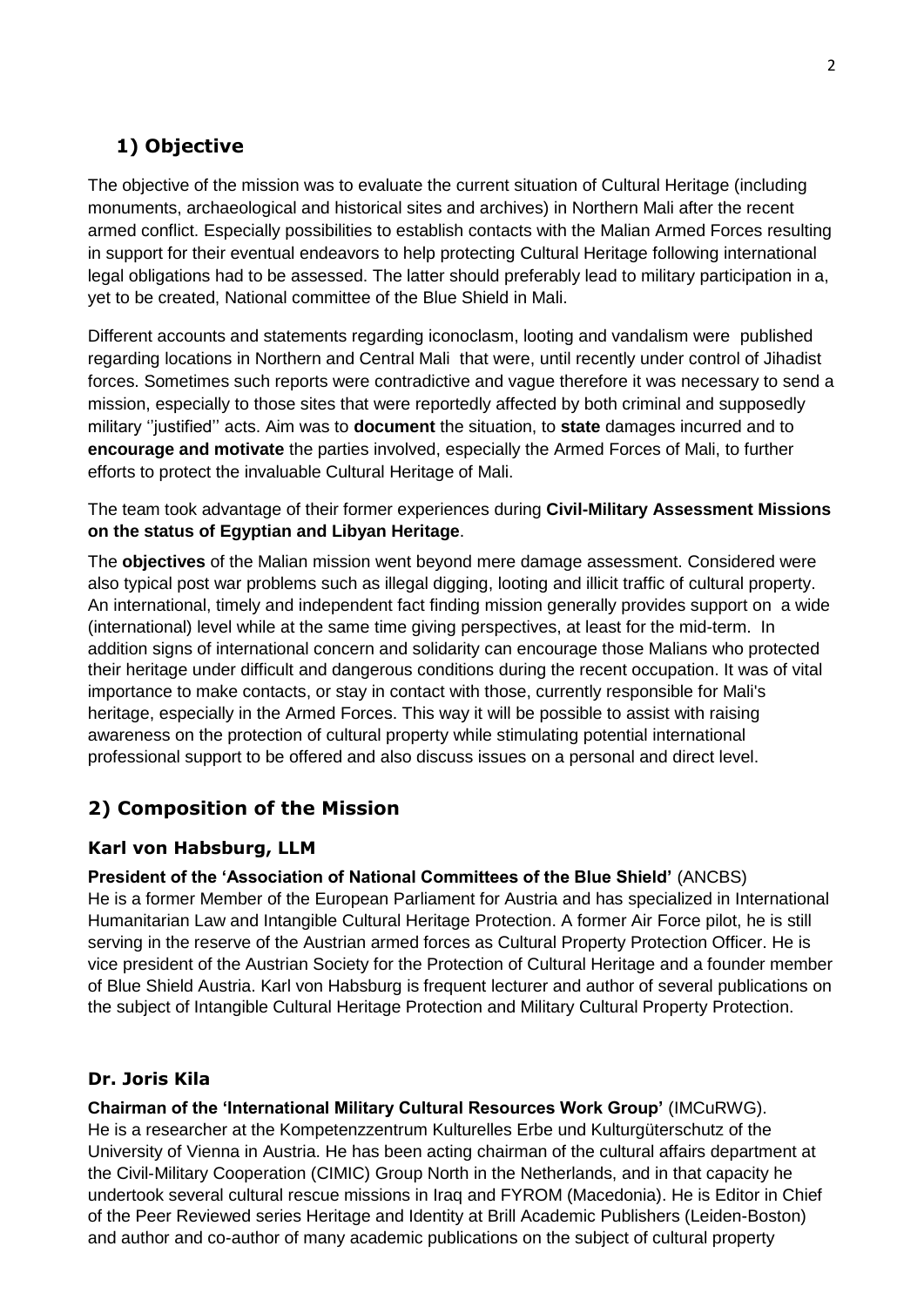protection in times of armed conflict utilizing militarized experts. Joris Kila holds degrees in Art history and Classical Archaeology and a PhD in Cultural Sciences. He is a reserve Lieutenant Colonel and is regularly asked to advice on Cultural Property Protection issues.

#### **Siratigui Sogoba**

#### **Research Fellow at the Musée des Armées, Bamako**.

He holds 2 diplomas of the Université Senghor in Alexandria, Egypt, regarding organization and operation of Cultural Heritage entities. He was director of the monument department at the Direction Nationale du Patrimoine Cultural de Mali (2005-2006). He is associate Professor at the University in Bamako and has published several works on cultural tourism and involvement of the military in Cultural Property Protection.

#### **Christo Grozev, LLM**

Investor and operator of media companies since 1991, including publicly traded companies (1996- 2004). He holds degrees in Media & Mass Communications, Law and Law & Economics. His special interests are in international litigation (tort) law and international criminal law. He is founder and member of LUR, a Bulgarian-based academic think-tank specializing on assessment and prevention of international political and economic risks.

### **3) Political Situation**

Mali has been struggling for decades in a conflict with Tuareg rebels in its northern territories. Since also neighboring countries were coping with similar situations, Mali, Mauretania, Algeria and Niger set up a joint command in 2010 to deal with the threats.

In 2011 the situation in Mali, especially in the north, became very volatile. After the defeat of the Libyan dictator Gaddafi, some of his armed fighters escaped southwards and joined forces with rebels in Mali. In addition radical forces in Mali were supported with substantial funding of Wahhabi origin, fueling again radical Islam.

In March 2012, the political situation in Mali deteriorated even more when the then acting President Touré was deposed by military officers ahead of presidential elections. Touré was accused of not dealing effectively with the threats in the north. All of this resulted in Tuareg rebels seizing the north of the country and declaring independence. In May 2012 the Tuareg MNLA (Mouvement National pour la Libération de l'Azawad) and the Islamist Ansar Dine declared northern Mali an Islamic state, imposing Islamic Law in Timbuktu. Al-Quaeda in North Africa endorsed Ansar Dine, and together they overtook the northern towns of Kidal and Gao. The position and consequently influence of the Tuareg MNLA was later pushed back by the two more radical groups, Ansar Dine and AQIM (Al Quaeda in Maghreb).

In autumn 2012 Islamist forces overtook the strategically important town of Douentza and started their move towards central- and western Mali. Although the West African group ECOWAS (Economic Community Of West African States) decided in November 2012 on a joint military action to retake the north of Mali, the political situation in the capital Bamako continued to deteriorate. When Islamist fighters conquered the strategically important town of Konna and threatened to proceed towards the capital in January 2013, President Traore asked France for help. The French and Malian troops reconquered Timbuktu and Gao within a few weeks. Kidal, the last major rebel stronghold resisted until the end of the month.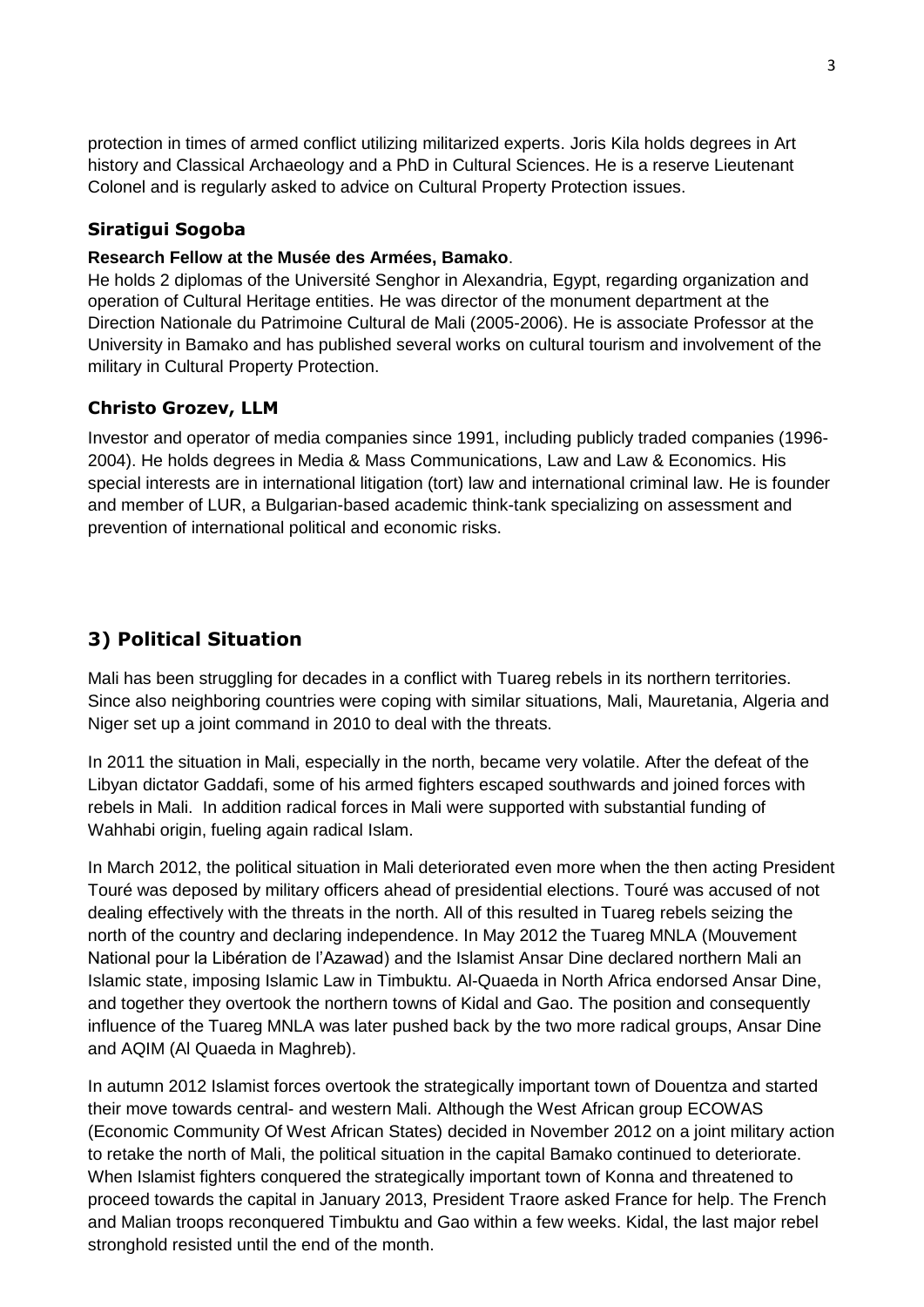In April 2013 France started to withdraw its troops, nevertheless a sizeable element stays in Mali until today in order to support the Malian national forces. After a peace deal with the Tuareg nationalist rebels in June 2013, Ibrahim Boubacar Keita won the presidency of Mali in national elections.

In September 2013 Malian forces clashed with Tuareg rebels for the first time since the peace accord. In December an alliance of parties supporting the president won the parliamentary elections. The situation in the north remains tense until today.

### **4) Preparatory Work**

Resolution 2100 of the UN Security Council, adopted on April 25, 2013, deals with the creation of the MINUSMA mission in Mali. Paragraph 16f of the resolution stipulates that it is inter alia a mandate for the mission '*To assist the transitional authorities of Mali, as necessary and feasible, in protecting from attack the cultural and historical sites in Mali, in collaboration with UNESCO*'.

Based on that, several visits and activities such as workshops were undertaken by NGO's and IO's to assess the situation of Mali's museums, archives and libraries, as well as protected sites like mosques and mausoleums.

Some workshops were also organized abroad for Mali's armed forces and representatives of ECOWAS to raise awareness for Cultural Heritage under threat; for example in December 2013 at the Austrian Staff College in Vienna a special course in Cultural Heritage Protection for African armed forces took place.

Nevertheless it still seemed advisable to assess the situation of Cultural Heritage Protection Readiness of national armed forces located in the north of Mali, lead by the military commander of Timbuktu, Colonel Kèba Sangaré. He extended an invitation to a Blue Shield Team to visit Timbuktu and participate in a workshop for officers on the topic of Cultural Property Protection following national and international obligations. A date was set for January 2014.

All team members were aware of the difficulties to reach Timbuktu by land (the only modus operandi to get a real sense of the situation) and of the sometimes insecure situation. Consequently it was decided that the mission should be small, flexible and conducted by Cultural Heritage Experts with military and legal expertise.

# **5) Short Description of the Mission**

On January 12, the team arrived in **Bamako**.

On January 13, the team visited first the Musée des Armées, since its Research Fellow Siratigui SOGOBA is a Cultural Heritage Protection specialist, who participated in the workshop held in Vienna in December, and who would be part of the Blue Shield assessment team. At the museum, a meeting with the director, Colonel Djibril SAMASSA, took place.

From there the team visited the office of 'Patrimoine Culturel' of the Malian Ministry of Culture. There they met with the Assistant National Director for Cultural Heritage, Moulaye COULIBALY, who often represents Mali at meetings of UNESCO in Paris. After that a meeting took place with the head of the department, Lassana CISSÈ, to talk about future Blue Shield activities in Mali.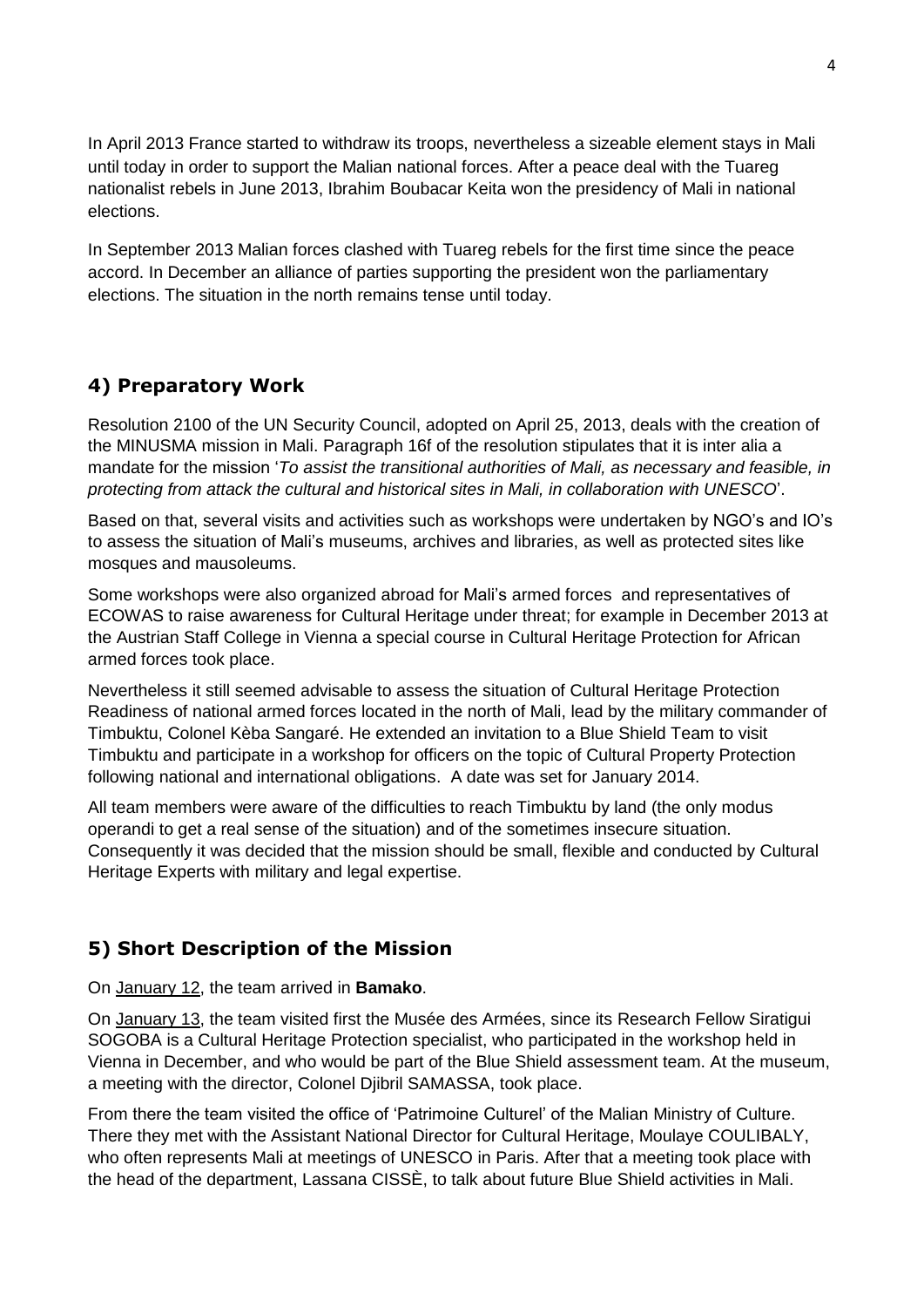The office of 'Patrimoine Culturel' is housed in the National Museum where the team met the museum's vice-director Salia MALLÈ, and then with its, internationally well known director Samuel SIDIBE to talk about the situation in Timbuktu.

The next day, January 14, the team left early in direction Timbuktu. Shortly before the town of **Ségou** the car broke down (due to the very bad roads) and a replacement had to be organized. It was important to reach Sévaré the same evening in order to join the military convoy, provided by the Malian military the next morning to protect the team while travelling through some problematic parts of military area 5. This area is the biggest in Mali with 420.000 km/sq (this roughly equals the size of Germany and Austria combined) and has Timbuktu as its capital. The team reaches the town of **Sévaré** at 23.30.

At 07.00 the next day the convoy that consisted of armed pickup trucks with Malian military, left the military camp at Sévaré for Douentza. In the morning the convoy crossed the town of **Konna**, where the first real battle for the French Forces took place during the recapturing of northern Mali. Destructions caused by this battle are still very evident. At 1100 the convoy reached **Douentza** and prepared for the long stretch through the desert without any normal roads. At 12.30 the convoy departed, and after passing a formation of battle tanks in ready position drove into the desert. At 17.30 the convoy reached the **Niger River** and headed for the ferry to the northern shore. This transfer by boat takes 1hour 30 since the river currently carries a lot of water. From the northern shore it is 15 km to **Timbuktu** where the team met with Colonel Kèba SANGARÈ, the commander of military section 5 and the man who has commanded the Malian troops in the recapturing of Timbuktu and the north. The team stayed at a hotel next to the military camp where they were the only guests.

Early the next day, January 16, the team took a walk through the old town of Timbuktu and visited, amongst others, the peace monument that was severely damaged during the Jihadist occupation. The walk towards the military camp also lead past a huge signpost that used to read 'Timbuktu, city of the 333 saints'. The Jihadists however scratched out the 333 and replaced by it by a 0. A more modern monument in front of the city hall was bulldozed down during the Jihadist occupation.

In the military camp '**Fort Cheikh Sidy Bekaye'** the team got military transport to get around town. The first place to visit was the **Sidi Yahya** mosque, where a 'sacred door' was demolished by the Jihadists to provoke the local population who believe that opening of this door would bring bad luck to the city. During the tour the mission members were accompanied by the local Imam.

Next, the team drove by the places commemorating the explorers Heinrich Barth and René Caillé. Both their exteriors seemed untouched and in order.It was not possible to go in.

The following visit was the **Grand Mosque**. There the team met the Imam and got an extended tour. From the roof of the mosque a grand view can be taken of the town. It becomes immediately evident that the fact, the mosque is directly bordering the military camp (where the last defensive actions of the Jihadists took place), posed a great problem. Although extensive fighting happened in its immediate vicinity, damage to the mosque is minimal. Some parts of the mud brick covering of the walls had fallen down through vibrations caused by nearby explosions. The south-eastern corner suffered some more structural damage, but repairs are already in preparation. Several tombs of Sufi saints are embedded in the outside wall of the mosque. These have been vandalized by the Jihadists, but luckily they were not suffering the same fate as some neighboring tombs that were booby trapped or filled with feces after desecration. The tombs of the saints inside the mosque were not touched.

Upon inquiry whether the mosque was used for military purposes, information given shows that in the end phase of intense fighting in the World Heritage Site Timbuktu the mosque was also used as an observation post by the French troops.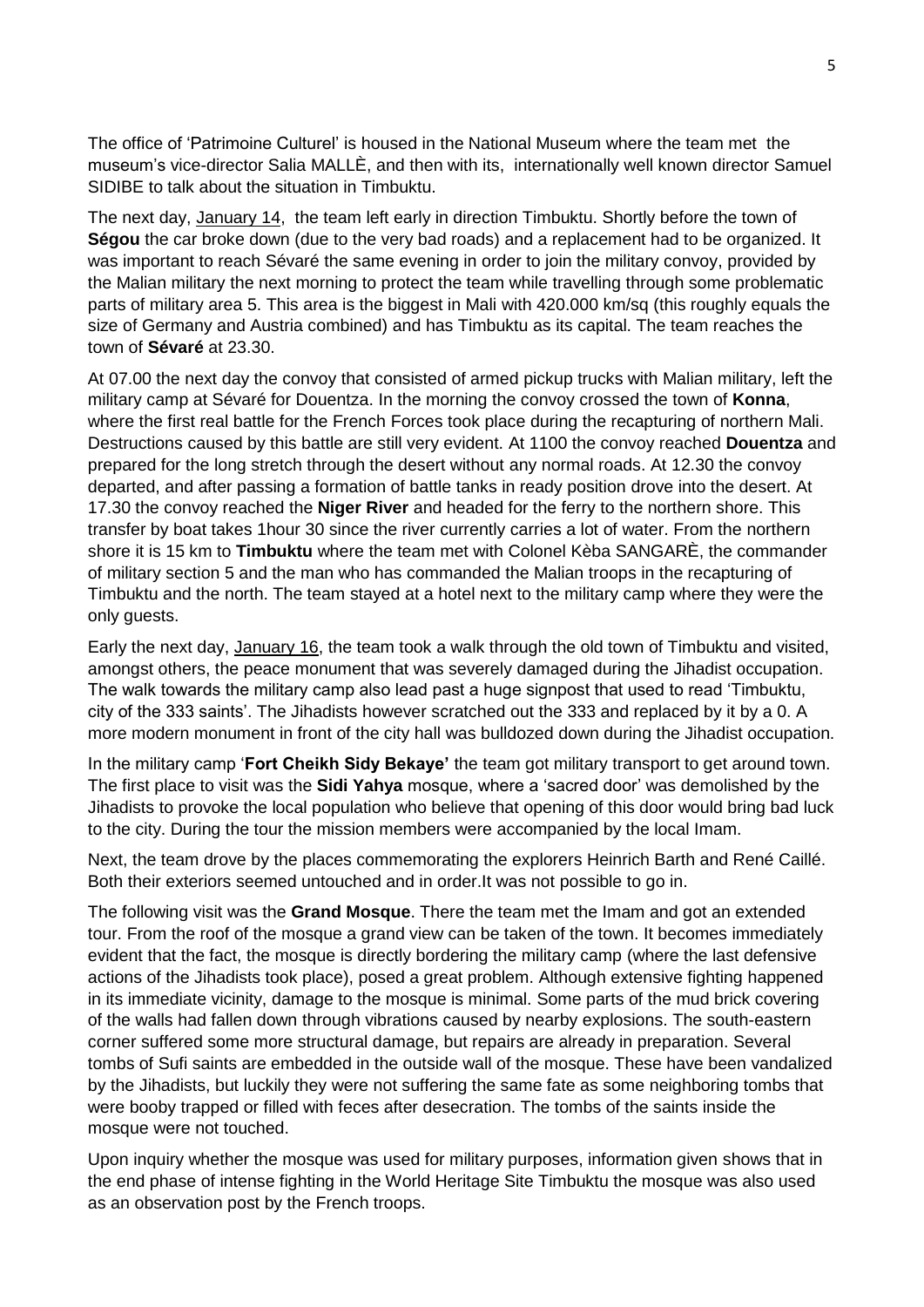

From the Grand Mosque the team moved on to the **Institute Ahmed Baba**. There a tour was given by the institute's Vice Director CISSÈ. He showed the location where the Jihadists burned the manuscripts they found (on display and to be worked on) in the restoration studio. The studio itself is almost empty, apart from several unfilled boxes originally containing specific documents or books that were burned by the Jihadists. The team then visited the vaults that were broken open. In this location, currently an intense effort is going on to save those documents that have been only partially burned. A visit to the storage room followed. Apparently, the Jihadists had overlooked more the 10.000 documents due to lack of lighting in the vaults as the team could confirm.



Later the team returned to the military camp, where a presentation was given to an audience of more than 30 officers of the Armed Forces, the National Guard, the police and the fire department during a workshop on Cultural Property Protection. The presenters were the Commander of military region 5, Colonel Kèba SANGARÉ, Karl von HABSBURG for Blue Shield and Siratigui SOGOBA as Cultural Heritage specialist. Following the presentations a debate took place in which all team members participated. After the presentations Colonel Kèba SANGARÉ gave a guided tour to one of the places, where the Jihadists had their last stronghold during the recapturing of the town. The building the rebels withdraw themselves into is adjacent to the Grand Mosque. After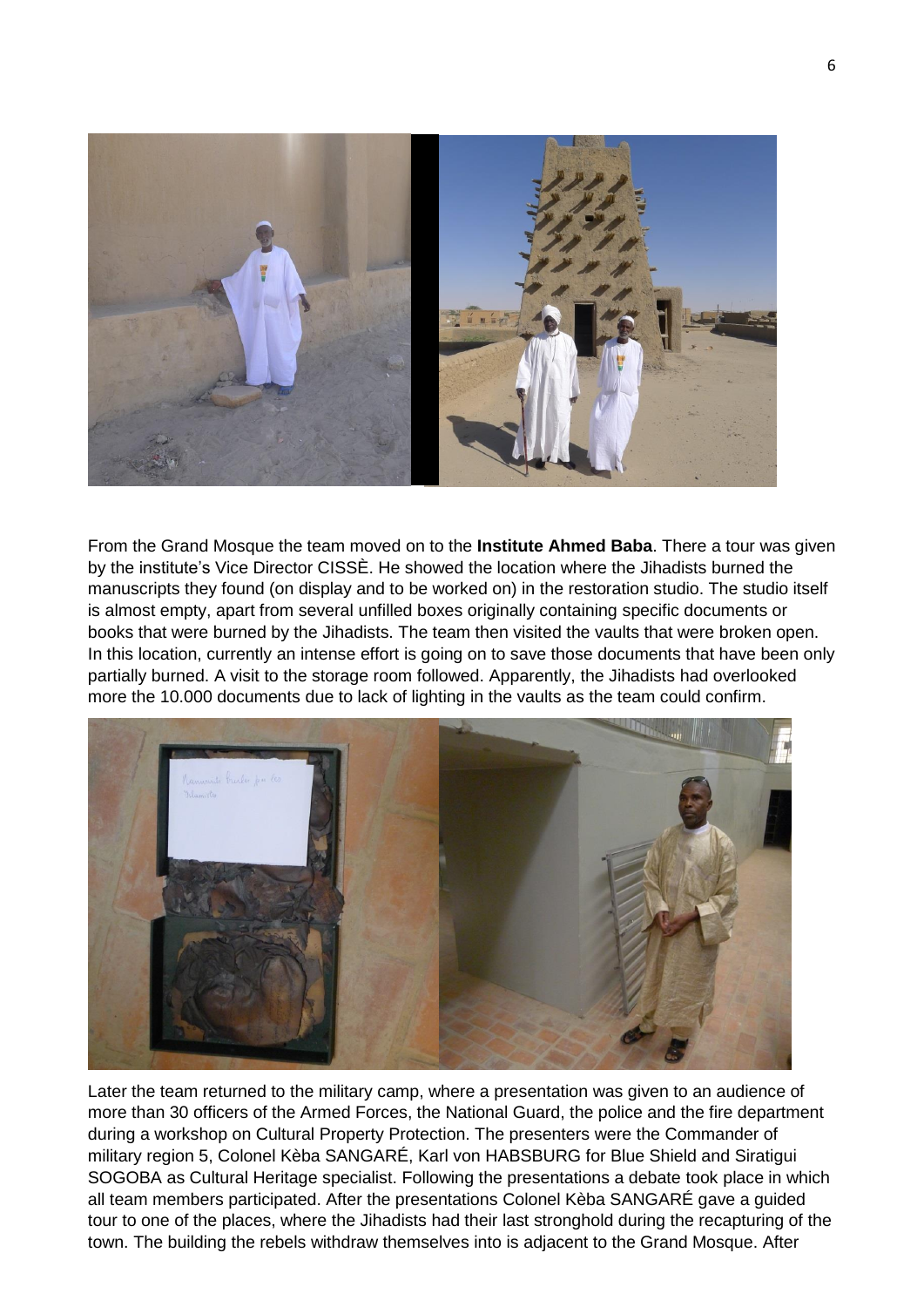some deliberation the ''allied forces'' decided that an airstrike had to be excluded because of the danger of damaging the mosque. A 122mm howitzer had to be brought in and directed to a very complicated position where it could effectively take out the house, while not inflicting any damage to the mosque. This was successful, but the battle cost a lot of casualties.



After the workshop, the presenters got interviewed for National Television.

Two more destroyed grave sites were visited which are both within the grounds of the military camp.

In the afternoon another meeting took place with Colonel Kèba SANGARÉ to discuss the creation of a Blue Shield Committee in Mali.

In the evening some team members visit the **Catholic Church** of Timbuktu. The church was completely devastated and a wooden statue of the Virgin Mary was found lying on the altar, the statue's face has been totally scratched out. A clear demonstration of iconoclasm.



On the next day, January 17, the team left Timbuktu to start the long way back to Bamako. After the usual problems with cars in the desert, the team reached **Douentza** in the early afternoon. Two hours later a visit was paid to **Koona**, where a new monument, in fact a lieu de memoire is in the process of being completed to honor the first fallen French officer. In the evening the team visited the Grand Mosque of **Mopti**, The night was spent in Mopti.

On January 18, the team visited the town of **Djenné** and was taken around by Mamadou SAMAKE, a guide for the 'Mission Culturelle'. First the overwhelmingly beautiful Grand Mosque was visited,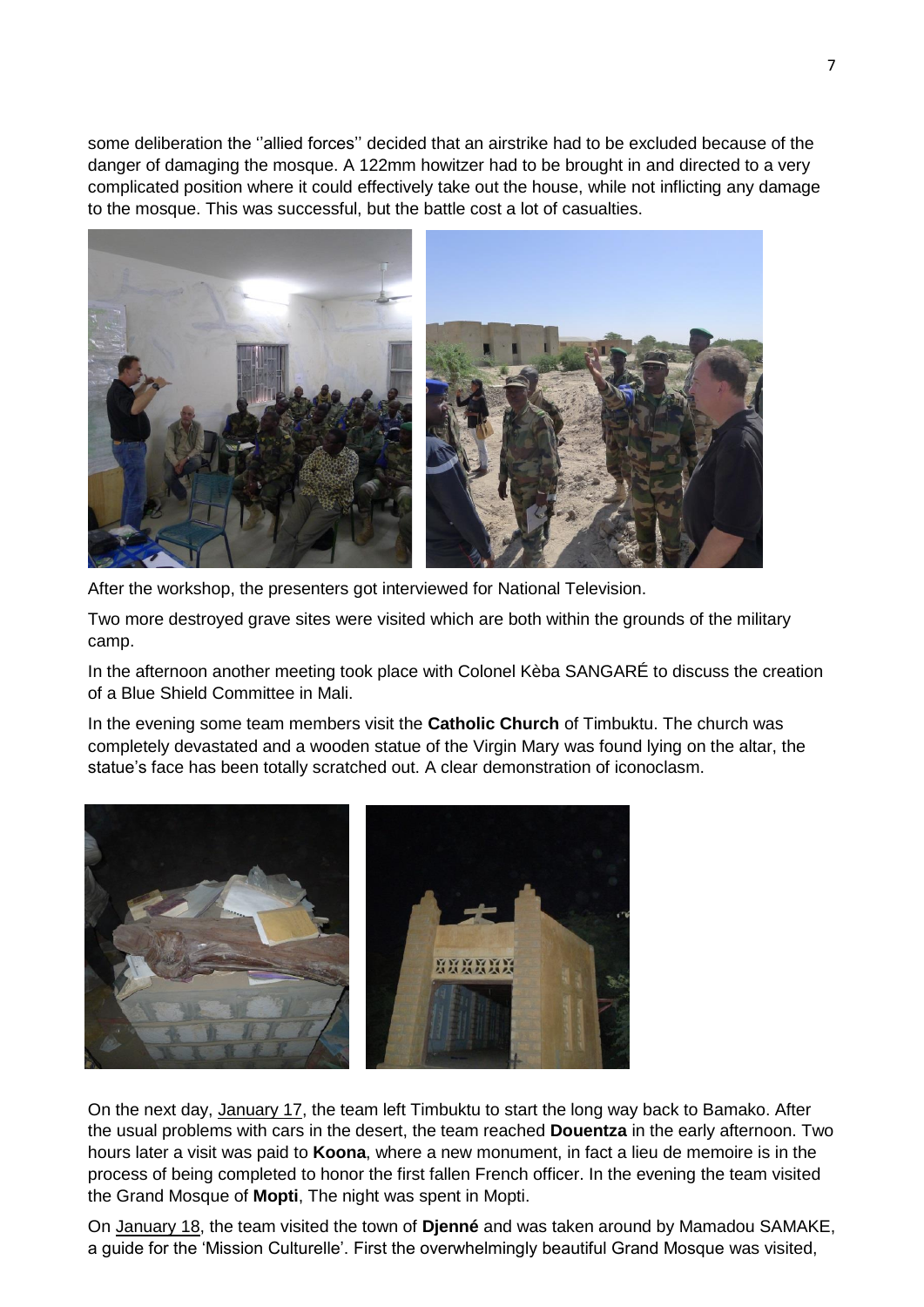together with the Imam. From there the library opposite the Mosque was visited, where the team met librarian Garba YARO. In the library a program, supported by the British Library, is implemented aiming at registering all historic manuscripts and documents, also those privately owned. If a private family is willing to let their historic documents being handled by the library, they are entitled to store their priceless possessions into a small cupboard in the library to which only they have a key. Currently the library is in charge of more than 10.000 documents dating from the  $13<sup>th</sup>$  to the 19<sup>th</sup> century. Many of the objects get delivered in boxes and are in a very bad state due to unintended bad maintenance and preservation by their private owners.



The team visited the tomb of Tapama Djenepo, a young Bozo virgin that was bricked alive into the city walls during the construction of Djenné. Around her grave near the banks of the river, the difficult situation of a badly working sewage system becomes clearly evident.

After that the team visited the archaeological site of **Djenna-Djenné**. Research by archaeologist McIntosh has brought up settlement sites reaching back to 200BC. A lot of grave sites from different periods can still be found in situ. The team discussed security questions with the local specialists, apparently incidental economically motivated looting still takes place. In the evening the team drove via Ségou to Bamako, where it arrived at midnight.

The following day was used for a visit to the National Museum before the return flight to Paris.

### **6) Lessons Learned**

The mission was necessary and very well received as was demonstrated by the encouragement of the Military, Cultural Heritage officials and local staff on site.

The mission would not have been possible with the same results without the specialized knowledge and contacts of Siratigui SOGOBA and his communication with specialists and academics in situ.

A basic condition for the success of the operation was the willingness of the participants to go and take certain calculable risks without waiting for insurances.